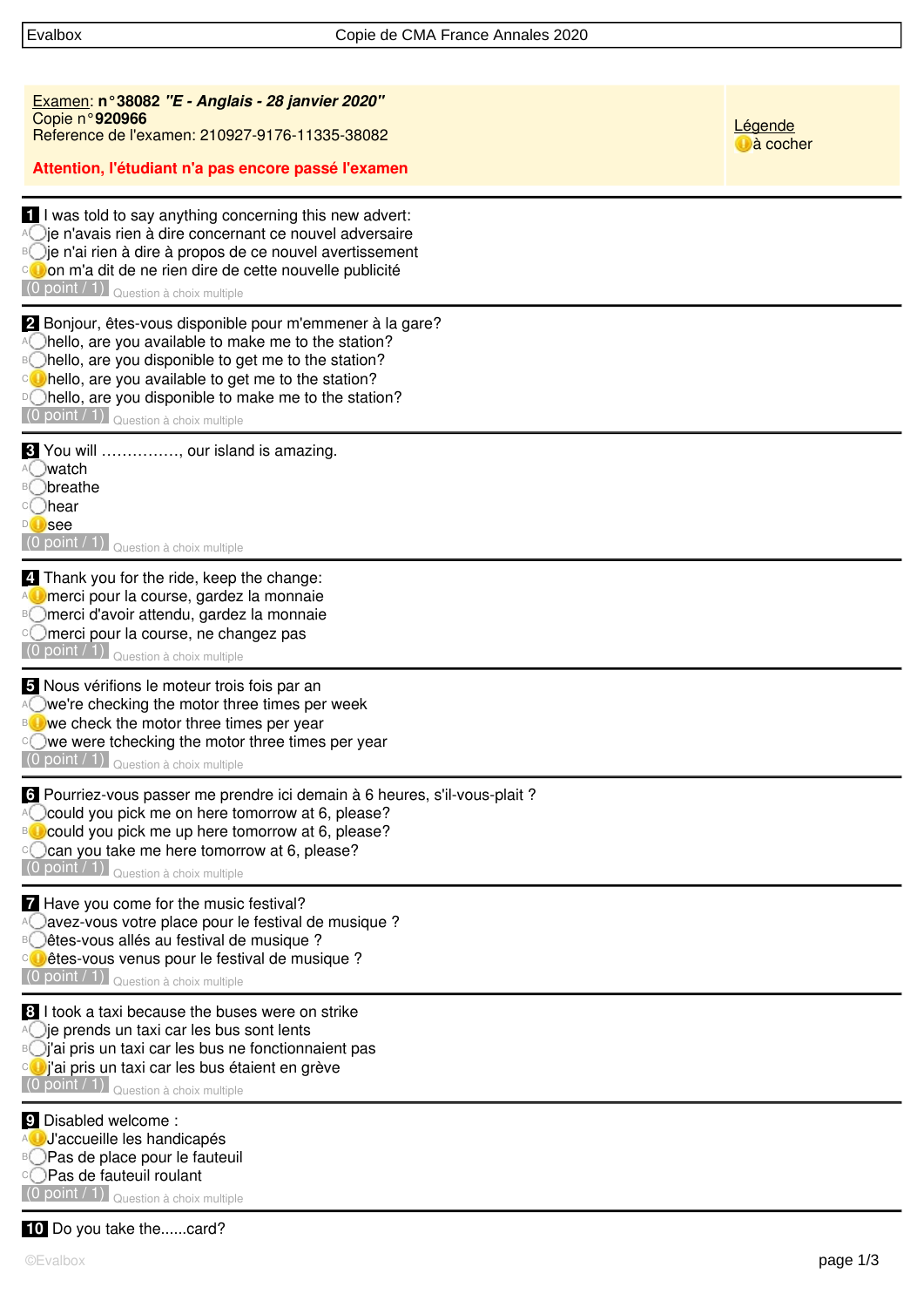| Evalbox                                                                                                                                                                                                                                                                                                                                    | Copie de CMA France Annales 2020 |
|--------------------------------------------------------------------------------------------------------------------------------------------------------------------------------------------------------------------------------------------------------------------------------------------------------------------------------------------|----------------------------------|
| <b>A</b> Credit<br><sup>B</sup> ∪right<br>COblue<br>$(0 \text{ point } / 1)$ Question à choix multiple                                                                                                                                                                                                                                     |                                  |
| 11 Souhaitez-vous un reçu ?<br>A did you want a bill?<br><sup>B</sup> odo you want a ticket?<br><b>Co</b> would you like a receipt?<br>$(0 point / 1)$ Question à choix multiple                                                                                                                                                           |                                  |
| 12 Savez-vous de quand date ce bâtiment historique?<br>A do you know some listed historical monuments?<br>do you know when this historical monument was built?<br><sup>c</sup> C is it possible to visit this historical monument?<br>$(0 \text{ point} / 1)$ Question à choix multiple                                                    |                                  |
| <b>18</b> Il est interdit de fumer dans la voiture !<br>A it's allowed of smoke in the car!<br><b>B</b> it's forbidden of smoke in the car!<br>cott's forbidden to smoke in the car!<br>$(0 \text{ point}/1)$ Question à choix multiple                                                                                                    |                                  |
| 14 Passez-vous un agréable séjour en France ?<br>do you enjoy your stay in France?<br><b>B</b> Odo you like France?<br><sup>c</sup> are you ok in France?<br>(0 point / 1) Question à choix multiple                                                                                                                                       |                                  |
| <b>15</b><br>Les gilets jaunes bloquent les autoroutes en ce moment<br>A the yellow vests block the motorways<br><b>BOthe yellow vests are blocking the motorways</b><br><b>Changellow vests blocked the motorways</b><br><b>Doltary</b> of the yellow vests will block the motorways<br>$(0 \text{ point } 71)$ Question à choix multiple |                                  |
| 16 Elle vit à Paris depuis dix ans<br>A She lived in Paris for ten years<br><b>B</b> She has lived in Paris until ten years<br><b>She had been living in Paris since ten years</b><br>She has been living in Paris for ten years<br>$(0 point / 1)$ Question à choix multiple                                                              |                                  |
| <b>17</b> What is the opposite of slow?<br>A <b>U</b> fast<br><sup>B</sup> ◯noisy<br>c⊖dry<br>(0 point / 1)<br>Question à choix multiple                                                                                                                                                                                                   |                                  |
| 18 Sheenglish very well.<br><b>A</b> speaks<br><sup>B</sup> ○spoken<br>©speak<br>$(0 \text{ point} / 1)$ Question à choix multiple                                                                                                                                                                                                         |                                  |
| E Vous nous devez 53 euros :<br>A you must buy 53 euros<br><b>BUyou owe us 53 euros</b><br>○ you must us 53 euros<br>(0 point / 1) Question à choix multiple                                                                                                                                                                               |                                  |
| 20 Sorry! It's quite expensive for us. May we get a  price?<br>lower                                                                                                                                                                                                                                                                       |                                  |

B